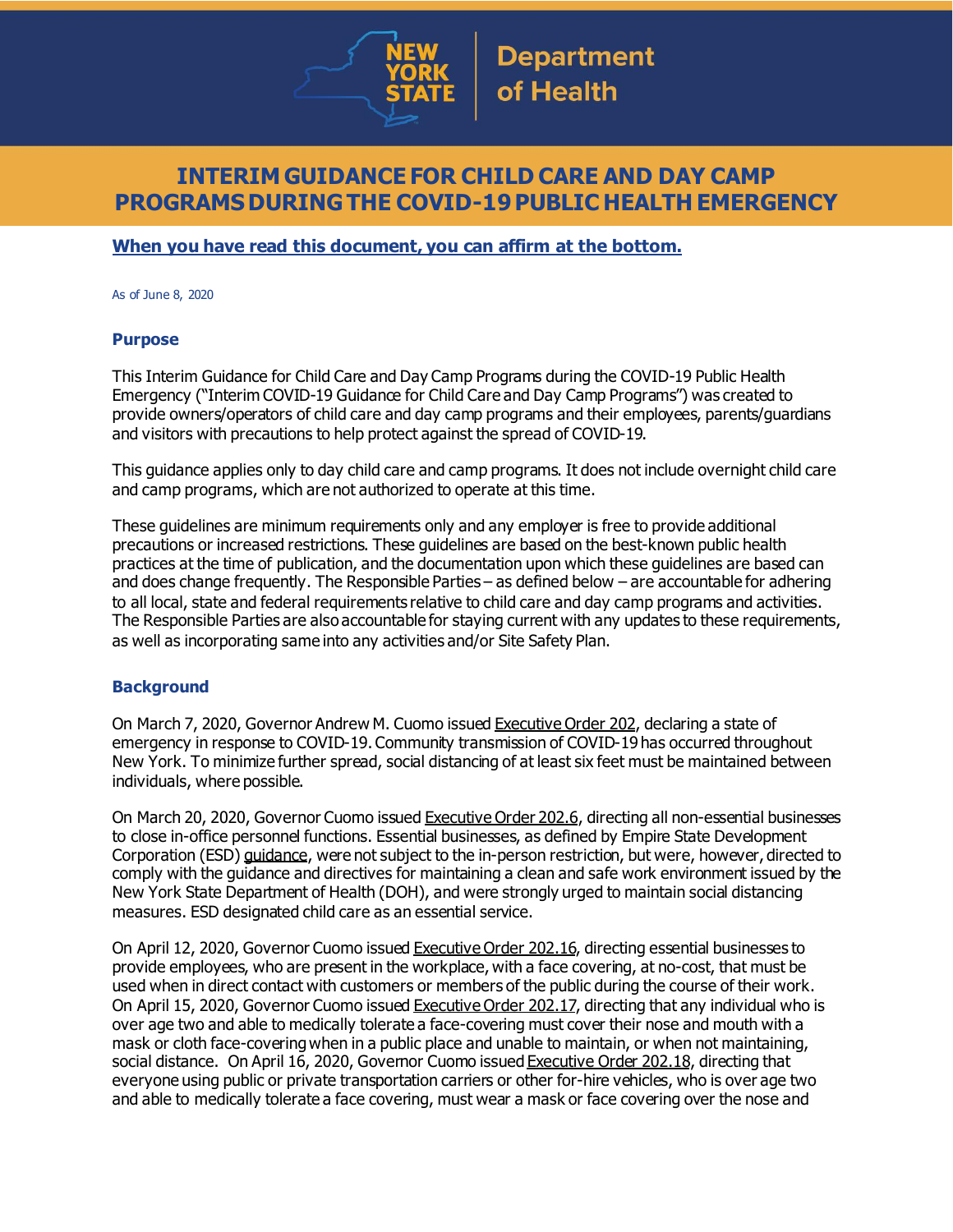mouth during any such trip. It also directed any operators or drivers of public or private transport to wear a face covering or mask which covers the nose and mouth while there are any passengers in such a vehicle. On May 29, 2020, Governor Cuomo issued [Executive](https://www.governor.ny.gov/news/no-20234-continuing-temporary-suspension-and-modification-laws-relating-disaster-emergency) Order 202.34, authorizing business operators/owners with the discretion to deny admittance to individuals who fail to comply with the face covering or mask requirements. As such, child care and day camp staff are required to wear face coverings at all times while caring for or otherwise interacting with children. This applies to all modalities, even those providing care in their own residence.

On April 26, 2020, Governor Cuomo [announced](https://www.governor.ny.gov/news/amid-ongoing-covid-19-pandemic-governor-cuomo-outlines-phased-plan-re-open-new-york-starting) a phased approach to reopen industries and businesses in New York in phases based upon a data-driven, regional analysis. On May 4, 2020, the Governor [provided](https://www.governor.ny.gov/news/amid-ongoing-covid-19-pandemic-governor-cuomo-outlines-additional-guidelines-when-regions-can) that the regional analysis would consider several public health factors, including new COVID-19 infections, as well as health care system, diagnostic testing, and contact tracing capacity. On May 11, 2020, Governor Cuomo [announced](https://www.governor.ny.gov/news/amid-ongoing-covid-19-pandemic-governor-cuomo-announces-three-regions-new-york-state-ready) that the first phase of reopening would begin on May 15, 2020 in several regions of New York, based upon available regional metrics and indicators. On May 29, 2020, Governor Cuomo [announced](https://www.governor.ny.gov/news/governor-cuomo-announces-new-york-city-enter-phase-1-reopening-june-8-and-five-regions-enter) that the second phase of reopening would begin in several regions of the state, and announced the use of a new early warning dashboard that aggregates the state's expansive data collection efforts for New Yorkers, government officials, and experts to monitor and review how the virus is being contained to ensure a safe reopening. On June 2, 2020, Governor Cuomo [announced](https://www.governor.ny.gov/news/governor-cuomo-announces-western-new-york-enters-phase-2-reopening-today) that summer day camps can open statewide on June 29, 2020.

**Important Note:** Young children/campers (i.e., those that are not yet in kindergarten) do not need to wear face coverings when they are in child care or day camp program facility or area. Older children/campers are encouraged but not required to wear face coverings as feasible. Face coverings should not be used by children under the age of 2, or for anyone who is unable to medically tolerate such covering, including children/campers for whom such covering would impair their health or mental health, or where such covering would present a challenge, distraction, or obstruction to the child care or day camp programs.

In addition, the outdoor space that belongs to and/or is exclusively used by the child care or day camp program is not considered a public place for the purposes of this guidance. Children/campers are not required to wear a face covering when utilizing the outdoor space that belongs to and/or is exclusively used by the child care or day camp program. Child care programs and day camps that have access to a pool must adhere to State and DOH guidelines regarding swimming pools.

In addition to the following standards, the owners/operators of child care programs and day camps must continue to comply with the guidance and directives for maintaining clean and safe work environments issued by DOH.

Please note that where guidance in this document differs from guidance issued by New York State, or the respective licensing or oversight body, such as the New York State Office of Children and Family Services (OCFS), DOH, or the New York City Department of Health and Mental Hygiene, the more recent guidance shall apply.

#### **Standards for Responsible Child Care and Day Camp Programs Operating in New York State:**

No child care or day camp program can operate without meeting the following minimum State standards, as well as applicable federal requirements, including but not limited to such minimum standards of the Americans with Disabilities Act (ADA), Centers for Disease Control and Prevention (CDC), Environmental Protection Agency (EPA), and United States Department of Labor's Occupational Safety and Health Administration (OSHA).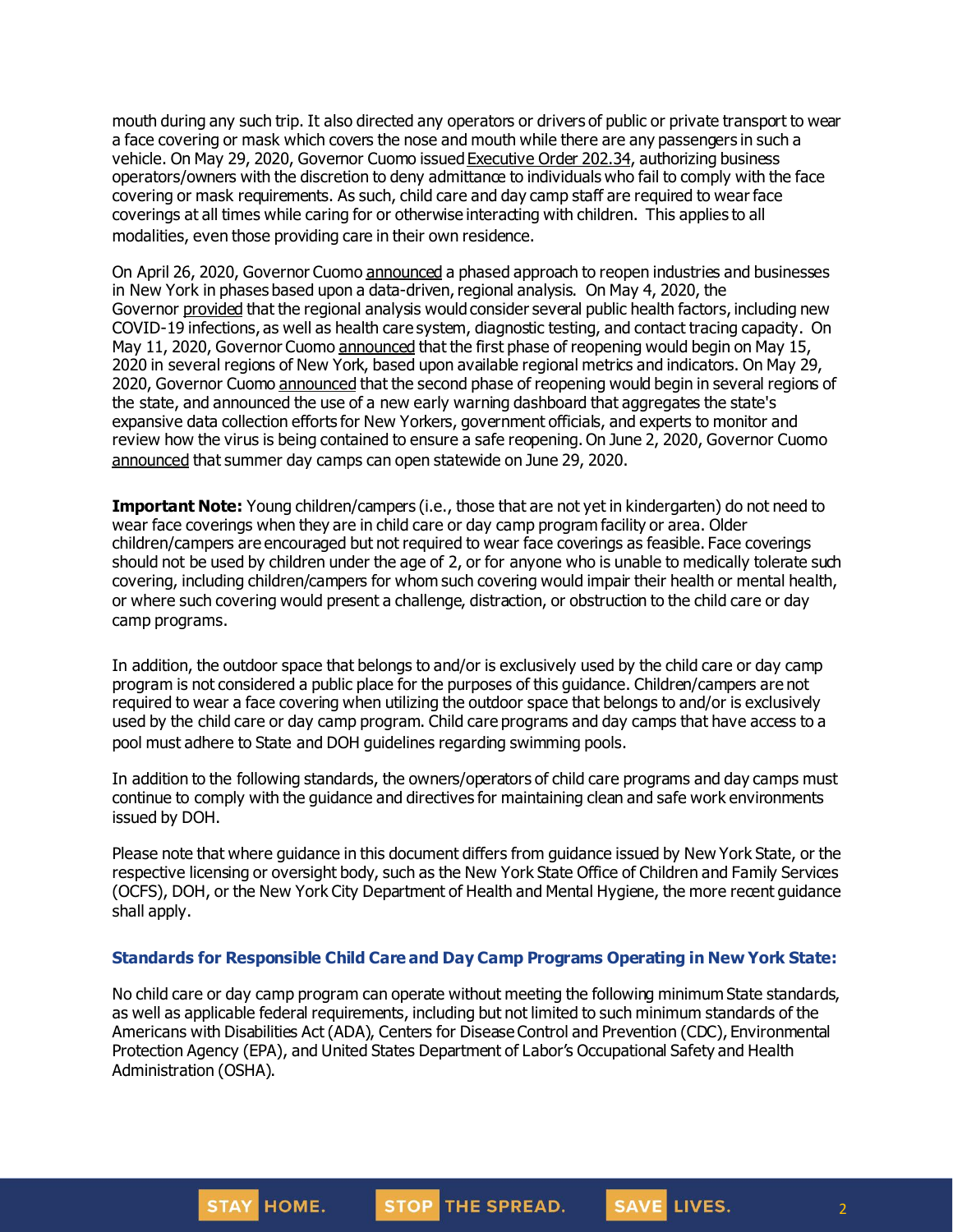The State standards contained within this guidance apply to all child care and day camp programs in operation during the COVID-19 public health emergency until rescinded or amended by the State. The child care or day camp owner/operator/manager, or another party as may be designated by the child care or day camp owner/operator/manager (in either case, "the Responsible Parties") shall be responsible for meeting these standards.

The following guidance is organized around three distinct categories: people, places, and processes.

# **I. PEOPLE**

## **A. Physical Distancing**

- Responsible Parties should ensure that their employees maintain a distance of at least six feet from other employees at all times, unless safety or the core activity requires a shorter distance (e.g. jointly caring for a child or responding to the needs of a camper). However, any time that employees are less than six feet from one another, they must wear acceptable face coverings.
	- $\circ$  Acceptable face coverings for COVID-19 include but are not limited to cloth-based face coverings and disposable masks that cover both the mouth and nose.
	- $\circ$  However, cloth, disposable, or other homemade face coverings are not acceptable face coverings for workplace activities that typically require a higher degree of protection for personal protective equipment (PPE) due to the nature of the work. For those activities, N95 respirators or other PPE used under existing industry standards should continue to be used, as is defined in accordance with OSHA [guidelines.](https://www.osha.gov/SLTC/personalprotectiveequipment/)
- Responsible Parties must ensure that employees wear face coverings at all times when interacting with children or campers, regardless of the distance between the employee and children/campers.
- Responsible Parties must ensure that employee and children/camper groupings are as static as possible by having the same group of children/campers stay with the same staff whenever and wherever possible. Group size must be limited to no more than ten (10) children or campers. The restriction on group size does not apply to employees/staff.
	- $\circ$  Responsible Parties must limit groups to 10 or fewer children/campers, excluding employees/staff, in a specific area (e.g. room) at any given time.
	- $\circ$  Responsible Parties must ensure that different stable groups of up to 10 children/campers have no or minimal contact with one another or utilize common spaces at the same time, to the greatest extent possible.
	- $\circ$  Responsible Parties should maintain a staffing plan that does not require employees to "float" between different classrooms or groups of children, unless such rotation is necessary to safely supervise the children/campers due to unforeseen circumstances (e.g. staff absence).
	- $\circ$  If Responsible Parties allocate time for children/campers to rest during the day (e.g. nap time), Responsible Parties should place children/campers at least six feet apart and head-to-toe for the duration of rest, when feasible.
- Responsible Parties may modify the use and/or restrict the number of work areas and seating areas for their employees, so that individuals are at least six feet apart in all directions (e.g. side-to-side and when facing one another) and are not sharing work areas without cleaning and disinfection between use. When distancing is not feasible between work areas, Responsible Parties must provide and require the use of face coverings or physical barriers (e.g. plastic shielding walls, in lieu of face coverings in areas where they would not affect air flow, heating, cooling, or ventilation).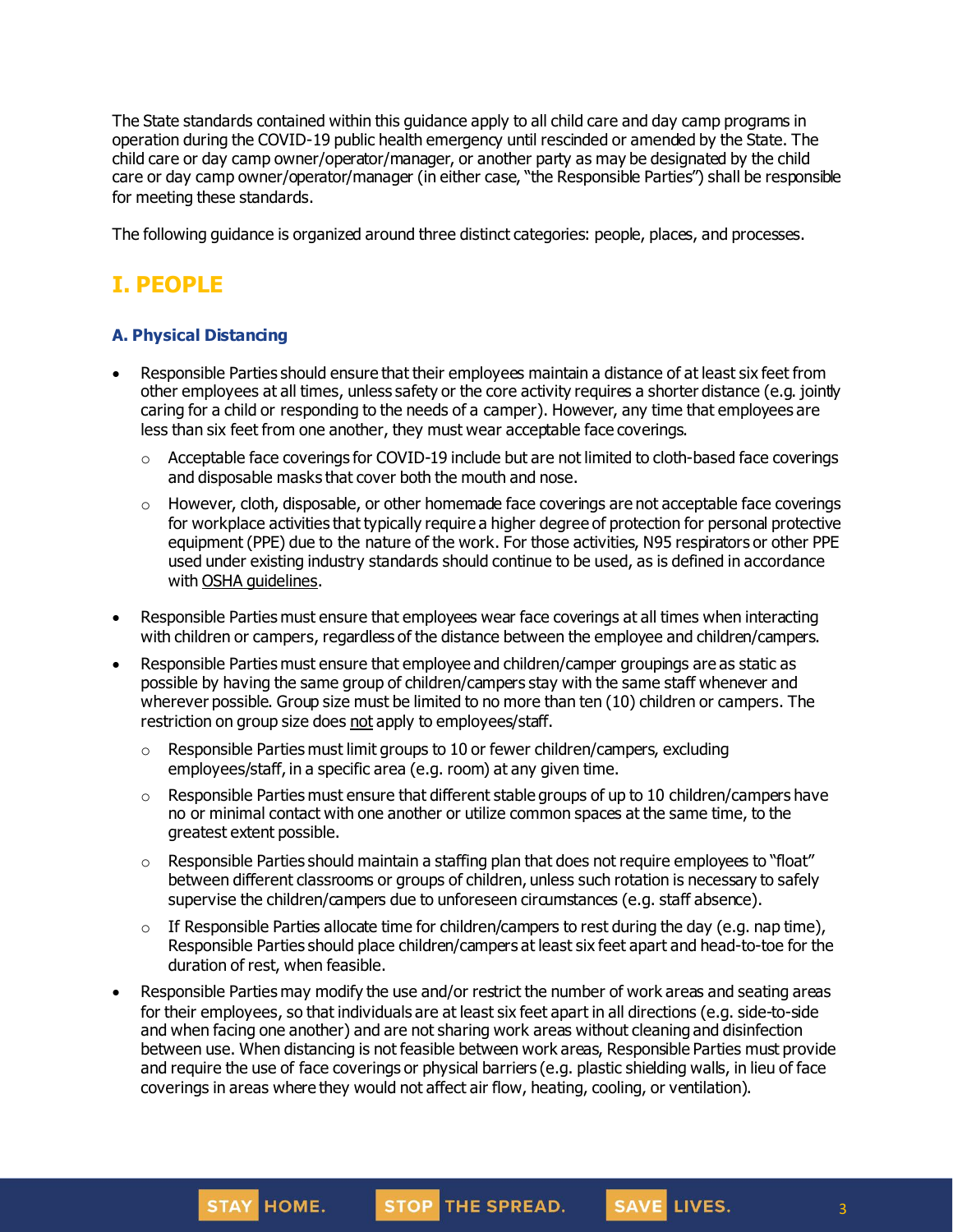- $\circ$  If used, physical barriers should be put in place in accordance with OSHA [guidelines](https://www.osha.gov/Publications/OSHA3990.pdf).
- $\circ$  Physical barrier options may include strip curtains, cubicles, plexiglass or similar materials, or other impermeable dividers or partitions.
- $\circ$  Shared workstations (e.g. "hot-desks") must be cleaned and disinfected between users.
- Responsible Parties should prohibit the use of small spaces (e.g. supply closest, storage areas, vehicles, kitchens, or restrooms) by more than one employee at a time, unless all employees in such space at the same time are wearing acceptable face coverings. However, even with face coverings in use, occupancy must never exceed 50% of the maximum capacity of the space or vehicle, unless it is designed for use by a single occupant. Responsible Parties should increase ventilation with outdoor air to the greatest extent possible, unless such air circulation poses a safety or health risk (e.g., allowing pollens in or exacerbating asthma symptoms) to children or campers using the facility.
- Responsible Parties should take additional measures to prevent congregation in elevator waiting areas and limit density in elevators, such as enabling the use of stairs.
- Responsible Parties should put in place measures to reduce bi-directional foot traffic using tape or signs with arrows in narrow aisles, hallways, or spaces, and post signage and distance markers denoting spaces of six feet in all commonly used areas and any areas in which lines are commonly formed or people may congregate (e.g. vestibules in large facilities during drop off and pickup).
- Responsible Parties should put in place measures for child/camper drop-off and pick-up procedures to allow for strict social distancing of six feet between parents/guardians and employees.
	- $\circ$  Parents/guardians are not permitted to spend an excessive amount of time in the child care or day camp facility.
- Responsible Parties should consider staggering arrival and drop-times.
	- $\circ$  Responsible Parties should consider, when feasible, having staff receive the child or camper from the parent/guardian at the beginning of the day and bring the child or camper out to the parent/guardian at the end of the day, so that parents/guardians don't have to enter the facility or program area.
- Responsible Parties should develop strategies for limiting the number of parents/guardians into the facility or program area at any time.
- Responsible Parties must post signs throughout the site, consistent with DOH COVID-19 signage. Responsible Parties can develop their own customized signage specific to their workplace or setting, provided that such signage is consistent with the Department's signage. Signage should be used to remind individuals to:
	- o Cover their nose and mouth with a mask or cloth face-covering.
	- o Properly store and, when necessary, discard PPE.
	- o Adhere to physical distancing instructions.
	- o Report symptoms of or exposure to COVID-19, and how they should do so.
	- $\circ$  Follow hand hygiene and cleaning and disinfection guidelines.
	- o Follow appropriate respiratory hygiene and cough etiquette.

#### **B. Caring for Young Children**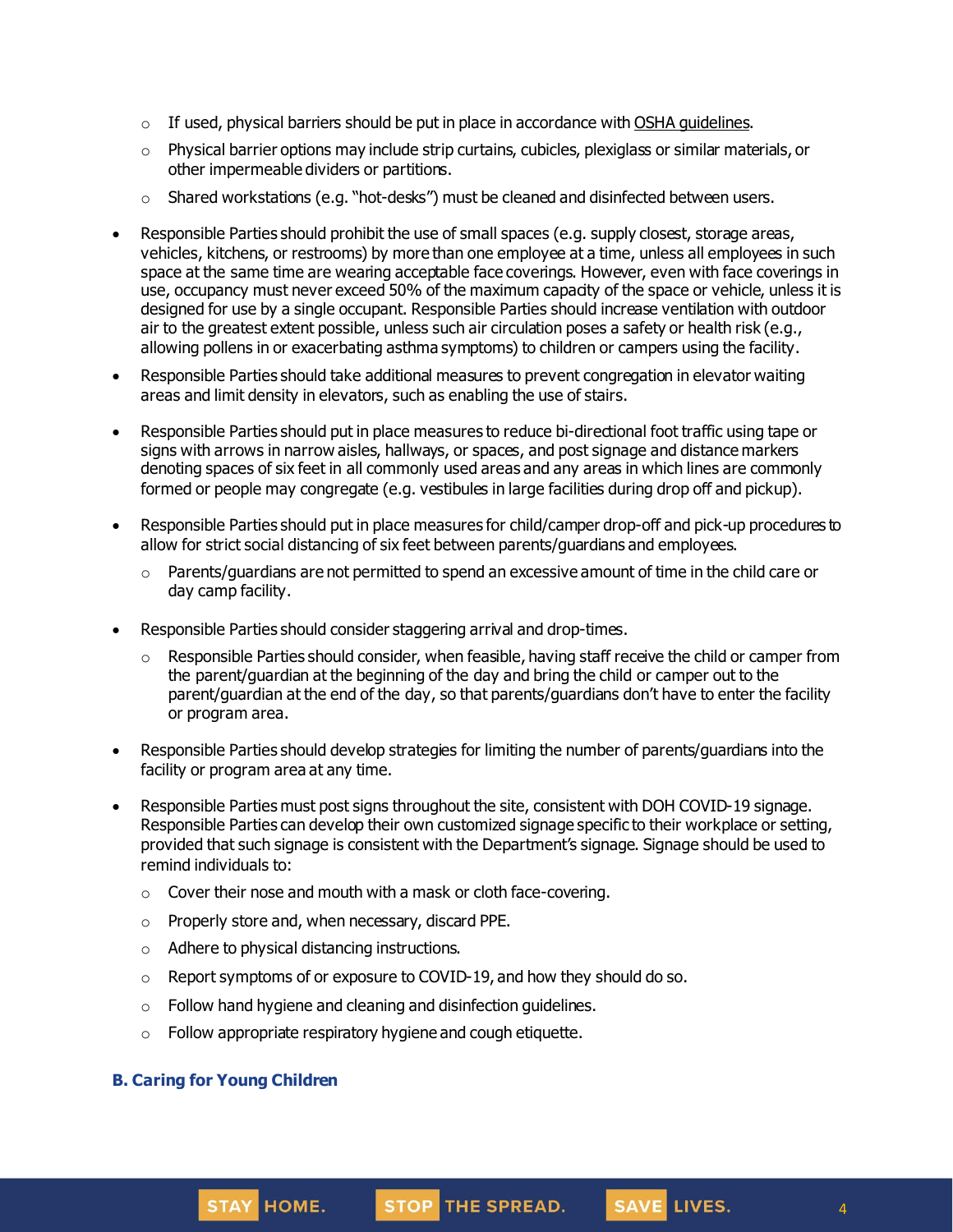- Recognizing that maintaining social distancing is not possible when caring for young children, Responsible Parties must implement precautionary measures for their employees/staff who are taking care of young children and campers during the COVID-19 outbreak, including:
	- o Frequent and thorough hand hygiene for both staff and children/campers.
	- $\circ$  Employees may consider wearing an over-large button-down, long sleeved shirt or smock and putting long hair up off the collar in a ponytail or other updo. Shirts and smocks should be washed or laundered after use or whenever soiled.
	- o When soiled with a child's secretions (including drool), employees should change the buttondown shirt or smock and wash anywhere that came into contact with a child's secretions (e.g. neck or hands).
	- $\circ$  Whenever a child is soiled with secretions, change the child's clothes and, as necessary, clean the child (e.g. wash hands or arms).
		- Children in child care or day camp programs should have multiple changes of clothes on hand in the program facility or area. Responsible Parties should make efforts to have spare changes of clothes for children who either do not have extra clothes or have used their extra clothes, as practicable.
		- **•** Contaminated clothes should be placed in a plastic bag and sent home for laundering, or where applicable, washed on premises.
	- $\circ$  When diapering/providing assistance with toileting, wear gloves, wash hands (staff and child), and follow cleaning and disinfection steps between each child.
		- **Reference CDC quidelines, "[Supplemental](https://www.cdc.gov/coronavirus/2019-ncov/community/schools-childcare/guidance-for-childcare.html) Guidance for Child Care" for additional information.**

### **C. Child Care Program and Camp Activities**

- Responsible Parties should prioritize program activities that maximize social distancing (i.e. minimal person-to-person contact) at all child care and camp program facilities and areas.
- For pool and aquatic activities, Responsible Parties must:
	- $\circ$  Ensure face coverings are not worn while in the water;
	- o Keep stable groups of children/campers separated;
	- $\circ$  Encourage water activities where staff can safely supervise older children/campers in the water without being in the water themselves versus activities which require staff to be in the water with children/campers;
	- $\circ$  Ensure appropriate social distancing is kept, to the extent possible; and
	- o Enhance cleaning and disinfection protocols.
		- **EXPEREE COC guidelines, "[Considerations](https://www.cdc.gov/coronavirus/2019-ncov/community/parks-rec/aquatic-venues.html) for Public Pools, Hot Tubs, and Water Playgrounds** During [COVID-19](https://www.cdc.gov/coronavirus/2019-ncov/community/parks-rec/aquatic-venues.html)" for additional information.
- For sport and athletic activities, Responsible Parties must:
	- o Keep stable groups of children/campers separated;
	- $\circ$  Focus on activities with little or no physical contact (e.g. running or hiking); and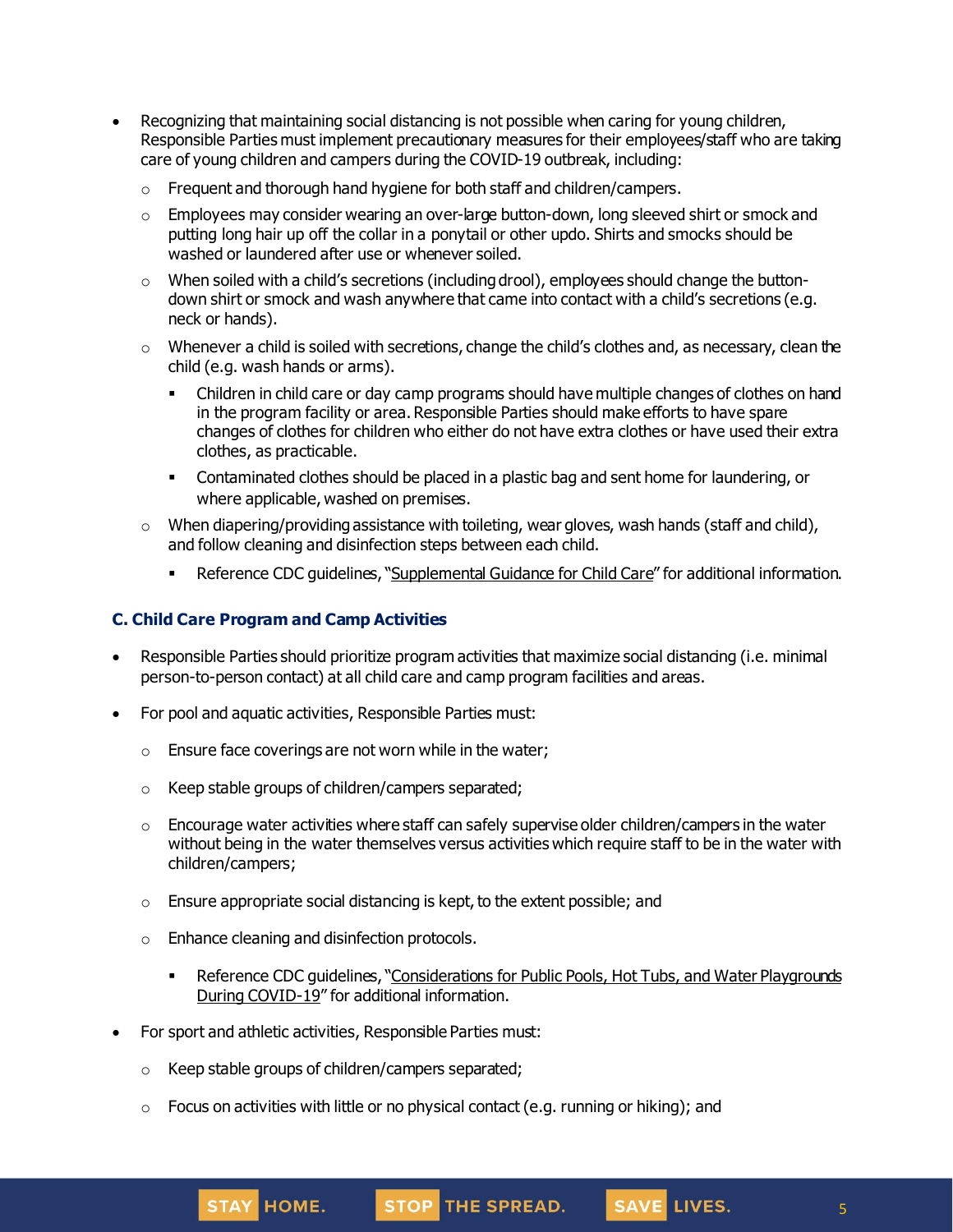- **Encourage sports that involve less physical closeness over sports that are close-contact or** involve shared equipment and gear that cannot be cleaned and disinfected between uses.
- **Encourage activities that are lower risk, such as individual or small group skill-building and** conditioning over those that may result in closer, higher-risk contact, such as games.
- o Enhance cleaning and disinfection protocols.
	- **•** Reference CDC quidelines, "[Considerations](https://www.cdc.gov/coronavirus/2019-ncov/community/schools-childcare/youth-sports.html) for Youth Sports" for additional information.
- For food services, Responsible Parties must:
	- o Serve individual portions to children/campers;
	- o Keep stable groups of children/campers separated;
	- $\circ$  Consider staggering mealtimes to reduce occupancy within an indoor space or congregation within an outdoor area; and
	- $\circ$  Separate tables with seating at least six feet apart from other tables, as feasible.
- For excursions and trips, Responsible Parties must discourage excursions away from child care or day camp programs (e.g., field trips).
	- $\circ$  However, if transportation occurs, Responsible Parties must make all reasonable efforts to maintain stable groups of children/campers in vehicles.
		- In any situation where groups of children/campers must be mixed within a vehicle, the Responsible Parties must ensure that seating of individuals, including the employees and children/campers, is arranged in a manner that maximizes the distance between the different groups of children/campers and employees.
		- Responsible Parties must ensure that all individuals, including the driver, employees, and children/campers who are over the age of two and able to medically tolerate a face covering, are wearing face coverings.
		- **EXECT** Responsible Parties should ensure that when children/campers are boarding the vehicle, they are occupying seats from back to front, where feasible.
		- **EXE** Responsible Parties should increase ventilation, when weather permits, within any vehide (e.g. opening the top hatches of buses or opening windows) within the discretion of the driver or program operator/manager.
- On rainy days or inclement weather, Responsible Parties should consider setting program or activity capacity that allows for appropriate social distancing between stable groups of children/campers, when, due to the weather, groups must remain indoors or under shelters (e.g. park pavilions).

### **D. Gatherings in Enclosed Spaces**

• Responsible Parties must limit groups to 10 or fewer children/campers, excluding employees/staff, in a specific area at any given time.

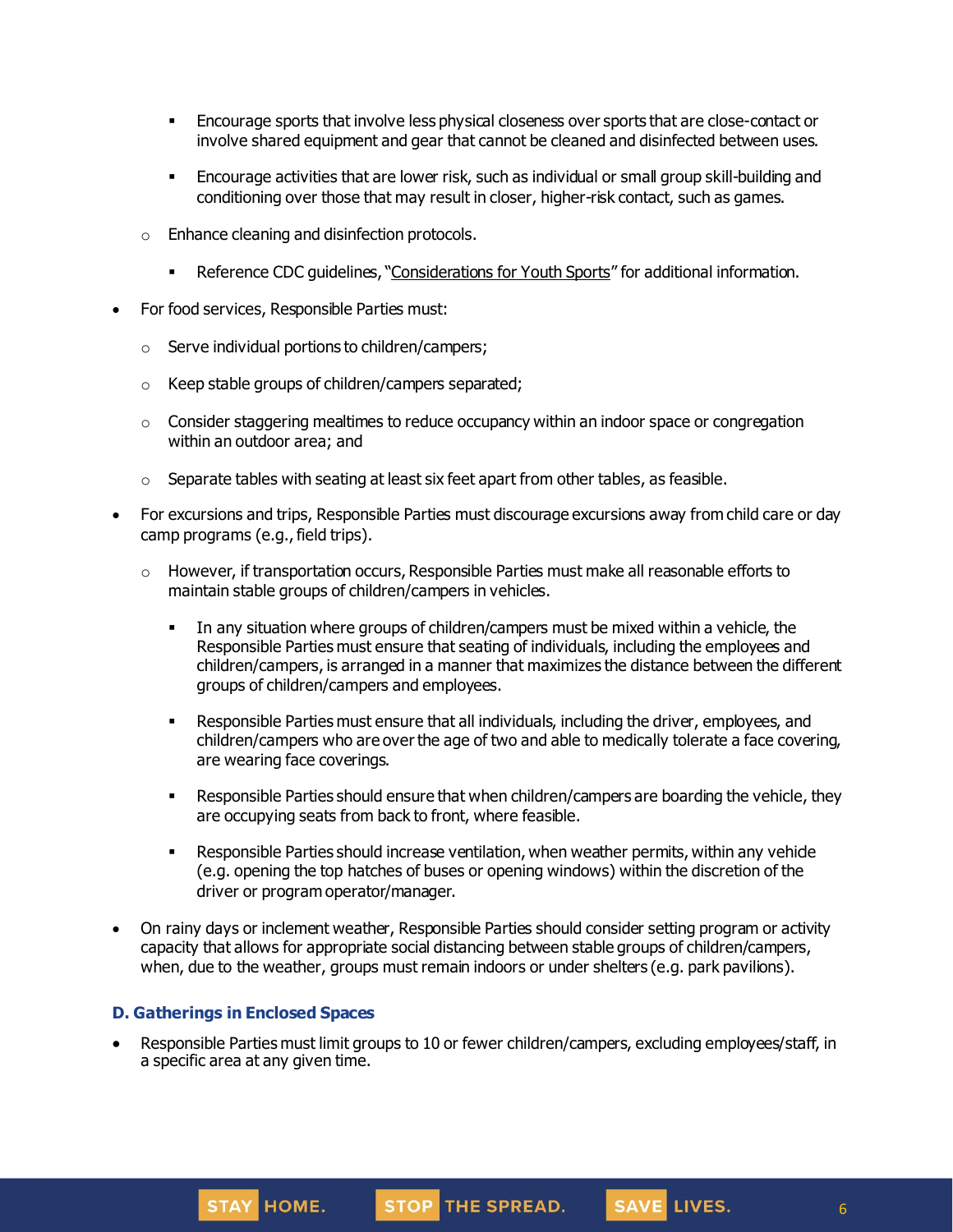- Responsible Parties must take reasonable steps to reconfigure space to limit overall density of rooms to 10 or fewer children/campers.
- Responsible Parties must ensure that different stable groups of up to 10 children/campers have no or minimal contact with one another or utilize common spaces at the same time, to the greatest extent possible.
- Responsible Parties must limit in-person gatherings of employees (e.g. breaks, meetings) to the greatest extent possible and use other methods such as video or teleconferencing whenever possible, per CDC guidance "Interim Guidance for [Businesses](https://www.cdc.gov/coronavirus/2019-ncov/community/guidance-business-response.html) and Employers to Plan and Respond to [Coronavirus](https://www.cdc.gov/coronavirus/2019-ncov/community/guidance-business-response.html) Disease 2019 (COVID-19)". When videoconferencing or teleconferencing is not possible, Responsible Parties should hold employee/staff meetings in open, well-ventilated spaces and ensure that individuals maintain six feet of social distance between one another(e.g. if there are chairs, leave space between chairs, have individuals sit in alternating chairs).
- Responsible Parties should keep in-person employee meetings brief and minimize the number of participants while adhering to social distancing rules.
- Responsible Parties may consider limiting access to or closing non-essential amenities and communal areas that promote gathering or are high-touch (e.g. vending machines, communal coffee machines).
- Responsible Parties must put in place practices for adequate social distancing in small areas, such as restrooms and breakrooms, and signage and systems (e.g. flagging when occupied) to restrict occupancy when social distancing cannot be maintained in such areas; and
- Responsible Parties should stagger schedules for their employees to observe social distancing (i.e., six feet of space) for any gathering (e.g. coffee breaks, meals, and shift starts/stops).

### **E. Workplace Activity**

- Responsible Parties must take measures to reduce interpersonal contact and congregation, through methods such as:
	- o limiting-person presence to only those staff who are necessary to be on site;
	- o adjusting workplace hours;
	- o reducing on-site workforce to accommodate social distancing guidelines;
	- $\circ$  shifting design (e.g. A/B teams, staggered arrival/departure times);
	- $\circ$  prioritizing tasks that allow for social distancing (e.g. smaller team/classroom activities) over those that do not (e.g. activities that involve multiple teams or different groups of children); and/or
	- $\circ$  avoiding multiple child care or day camp teams working in one area by staggering scheduled tasks and using signs to indicate occupied areas.

### **F. Movement and Commerce**

- Responsible Parties must prohibit non-essential visitors on site, to the extent possible.
- Responsible Parties must establish designated areas for pickups and deliveries, limiting contact to the extent possible.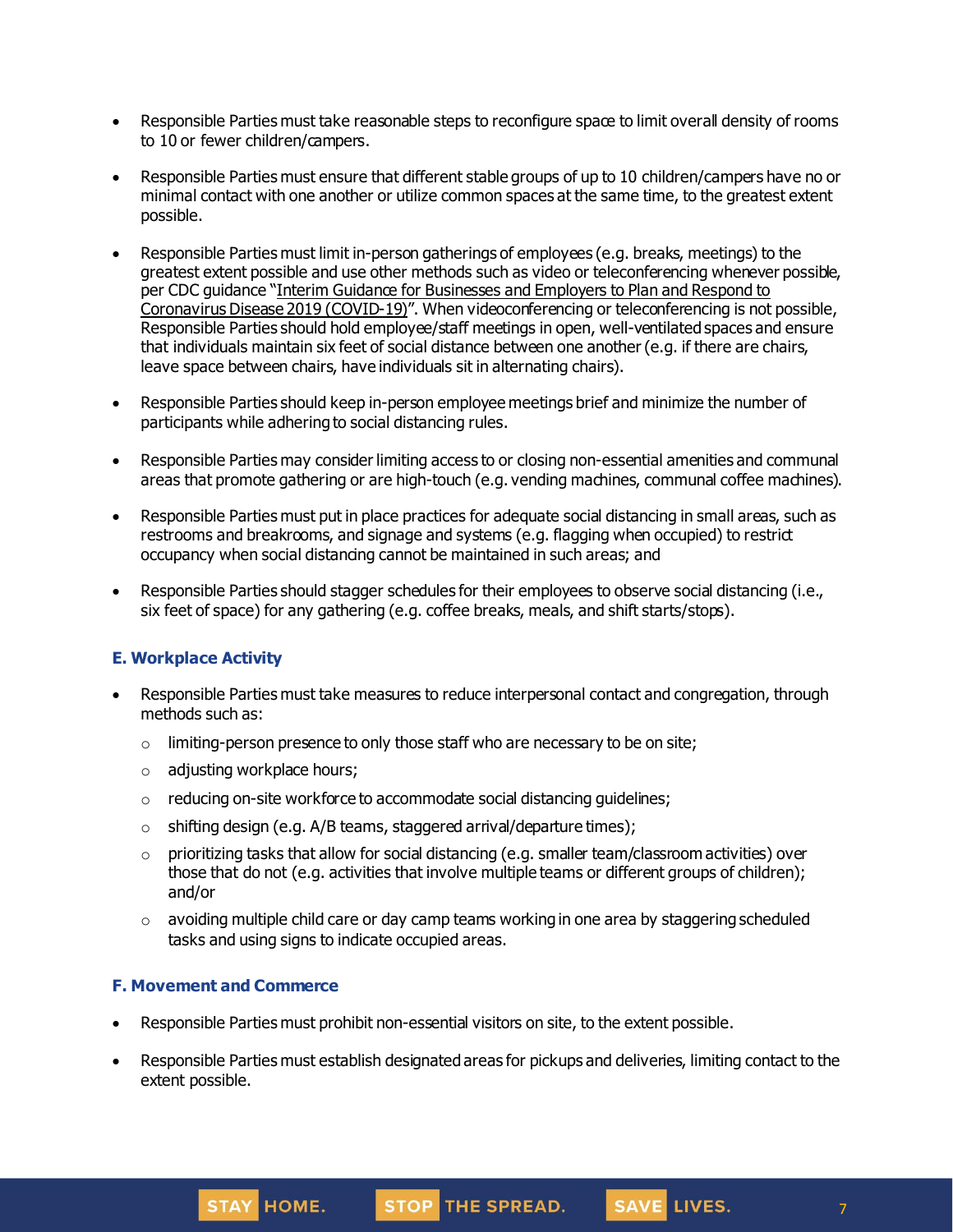- $\circ$  Responsible Parties must ensure employees/staff practice hand hygiene before and after transferring a delivery (e.g. practice hand hygiene before starting to load items; and once all items have been loaded, finish by practicing hand hygiene again).
- Responsible Parties should limit on-site interactions (e.g. designate areas for employees leaving their shifts and a separate area for employees starting their shifts, designate an ingress and egress for parents/guardians/caregivers dropping off/picking up their child) and movements (e.g. employees should remain near their designated areas as often as possible).
- Where feasible, Responsible Parties should limit the number of entrances to (1) manage the flow of people into the facility and (2) facilitate health screenings, as described below, while maintaining compliance with fire and other safety regulations.
	- Develop a plan for people to maintain six feet of social distance while waiting inside or outside of the facility or site for screening, as applicable.

# **II. PLACES**

### **A. Protective Equipment**

- In addition to the necessary PPE as required for certain child care and day camp activities, Responsible Parties must procure, fashion, or otherwise obtain acceptable face coverings, and provide such coverings to their employees while at work at no cost to the employee. An adequate supply of face coverings, masks and other required PPE should be on hand in the event an employee needs a replacement. Acceptable face coverings include, but are not limited to, cloth (e.g. homemade sewn, quick cut, bandana), surgical masks, N95 respirators, and face shields.
	- $\circ$  Responsible Parties must work with any entities with which they have contracted to agree upon who will provide PPE to contractors or vendors who are physically present on site.
- Face coverings must be cleaned or replaced after use and may not be shared. Please consult the CDC [guidance](https://www.cdc.gov/coronavirus/2019-ncov/community/guidance-business-response.html) for additional information on cloth face coverings and other types of PPE well as instructions on use and cleaning.
- Responsible Parties must allow their employees to use their own acceptable face coverings but cannot require their employees to supply their own face coverings. Further, this guidance shall not prevent employees from wearing their personally owned additional protective coverings (e.g. surgical masks, N95 respirators, or face shields), or if the Responsible Parties otherwise requires employees to wear more protective PPE due to the nature of their work. Employers should comply with all applicable OSHA standards.
- Responsible Parties must train their employees on how to adequately put on, take off, clean (as applicable), and discard PPE, including but not limited to, appropriate face coverings.
- Responsible Parties must put in place reasonable measures to limit the sharing of objects, such as electronic equipment, arts and craft materials, touchscreens, as well as the touching of shared surfaces; or, require employees to wear gloves (trade-appropriate or medical) when in contact with shared objects or frequently touched surfaces; or, require workers and children/campers to practice hand hygiene before and after contact.
- Responsible Parties should consider installing physical barriers at reception and security desks.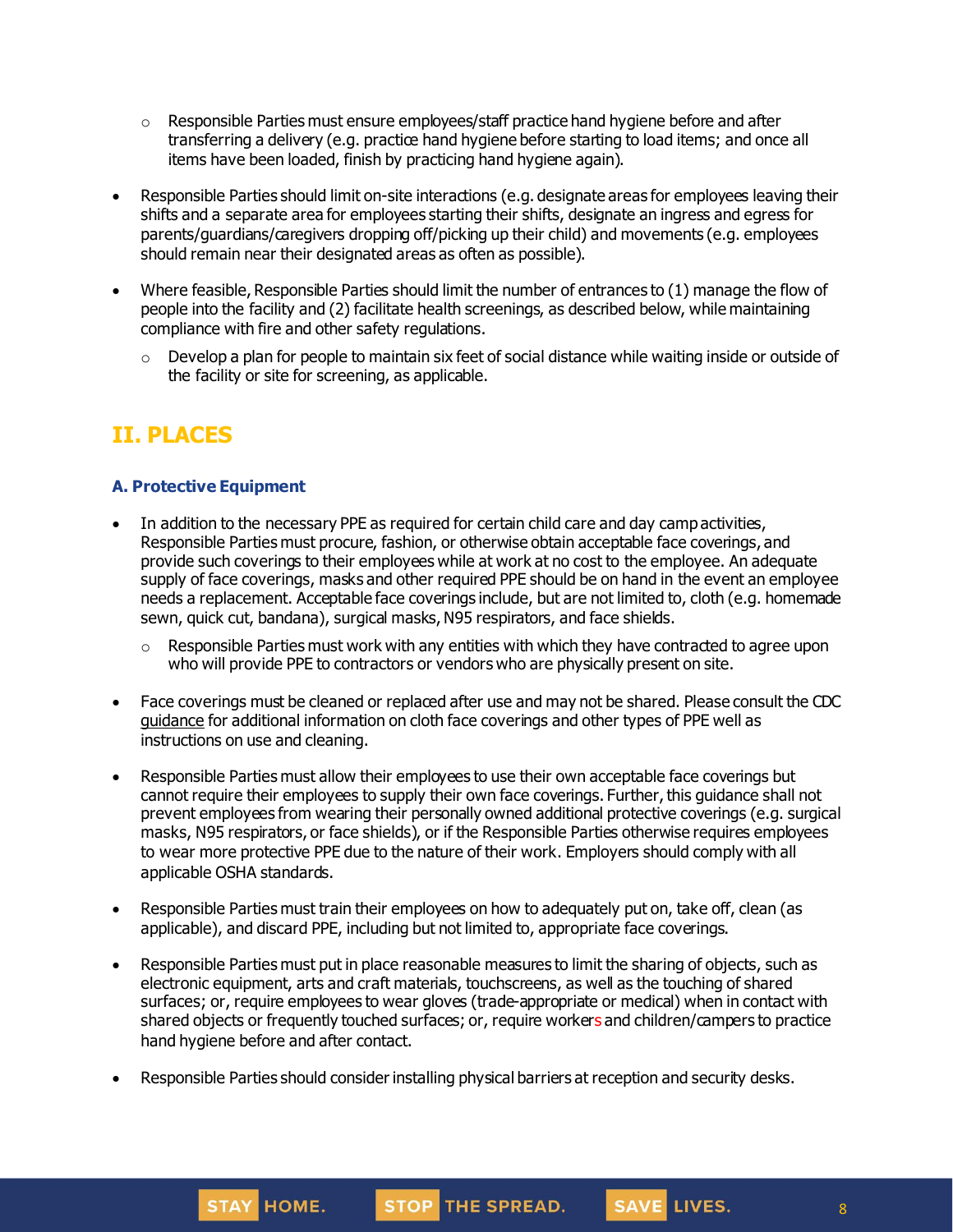$\circ$  As mentioned above, physical barriers (e.g. plexiglass or similar materials) should be put in place with accordance with OSHA quidelines.

#### **C. Hygiene, Cleaning, and Disinfection**

- Responsible Parties must ensure adherence to hygiene and cleaning and disinfection requirements as advised by the CDC and DOH, including "Guidance for Cleaning and [Disinfection](https://coronavirus.health.ny.gov/system/files/documents/2020/03/cleaning_guidance_general_building.pdf) of Public and Private Facilities for [COVID-19](https://coronavirus.health.ny.gov/system/files/documents/2020/03/cleaning_guidance_general_building.pdf)," and the "STOP THE [SPREAD](https://coronavirus.health.ny.gov/system/files/documents/2020/04/13067_coronavirus_protectyourself_poster_042020.pdf)" poster, as applicable. Responsible Parties must maintain logs that include the date, time, and scope of cleaning and disinfection.
- Employees/staff and children/campers must perform hand hygiene immediately upon entering the program.
- Responsible Parties must provide and maintain hand hygiene stations on site, as follows:
	- o For handwashing: soap, running warm water, and disposable paper towels.
	- $\circ$  For hand sanitizing: an alcohol-based hand sanitizer containing at least 60% alcohol for areas where handwashing facilities may not be available or practical.
	- $\circ$  Make hand sanitizer available throughout common areas on site. It should be placed in convenient locations, such as at entrances, exits, elevators, and security/reception desks.
- Responsible Parties should place signage near hand sanitizer stations indicating that visibly soiled hands should be washed with soap and water; hand sanitizer is not effective on visibly soiled hands.
- Responsible Parties should place receptacles around the facility for disposal of soiled items, including PPE.
- Responsible Parties must require children and staff to practice hand hygiene:
	- $\circ$  Upon arrival to the first program activity;
	- o Between all program activities;
	- o After using the restroom;
	- o Before eating; and,
	- o Before departing the last program activity.
- Responsible Parties must provide appropriate cleaning and disinfection supplies for shared and frequently touched surfaces (e.g. door handles, multi-seat strollers, handrails, toys, art supplies, areas where children eat) and encourage their employees to use these supplies following manufacturer's instructions for use before and after use of these surfaces, followed by hand hygiene.
- Responsible Parties must conduct regular cleaning and disinfection of the site and more frequent cleaning and disinfection for high risk areas (e.g. common areas, doorknobs, handrails, bathrooms, kitchens) used by many individuals and for frequently touched surfaces. Cleaning and disinfection must be rigorous and ongoing and should occur at least after each shift, daily, or more frequently as needed. Please refer to DOH's "Interim Guidance for Cleaning and [Disinfection](https://coronavirus.health.ny.gov/system/files/documents/2020/03/cleaning_guidance_general_building.pdf) of Public and Private Facilities for [COVID-19](https://coronavirus.health.ny.gov/system/files/documents/2020/03/cleaning_guidance_general_building.pdf)" for detailed instructions on how to clean and disinfect facilities.
	- $\circ$  Responsible Parties must ensure regular cleaning and disinfection of restrooms. Restrooms should be cleaned and disinfected more often depending on frequency of use.
		- Responsible Parties must ensure distancing rules are adhered to by using signage, occupied markers, or other methods to reduce reducing restroom capacity where feasible.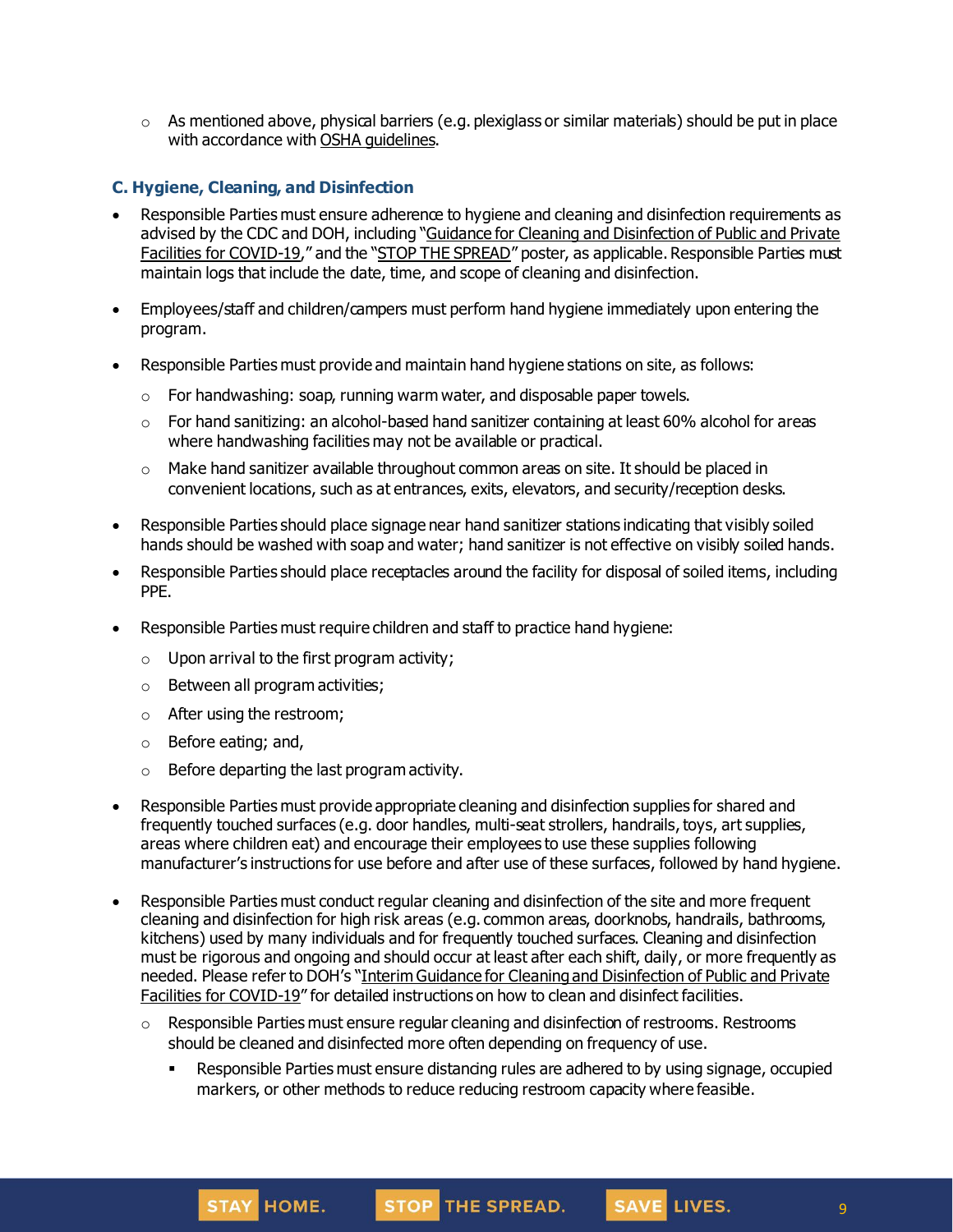- $\circ$  Responsible Parties must ensure that equipment and toys are regularly cleaned and disinfected using registered disinfectants, please consult the Department of Environmental Conservation's (DEC) list of [products](http://www.dec.ny.gov/docs/materials_minerals_pdf/covid19.pdf) registered in New York State and identified by the EPA as effective against COVID-19.
- $\circ$  Responsible Parties must implement measures that limit children/campers from using toys that cannot be cleaned and sanitized, (e.g. soft toys, dress-up clothes, puppets).
	- Responsible parties must strongly encourage children not to bring in toys from home. Should a toy from home be brought to the child care or day camp facility or area, Responsible Parties must ensure that children do not share the toy with others.
- $\circ$  Responsible Parties must implement measure to limit sharing of personal items between children/campers by keeping each child's or camper's belongings separated from others' and in individually labeled containers or areas and ensure they are taken home and cleaned and disinfected regularly, as possible.
- $\circ$  For child care or day camp programs that offer a rest period (e.g., nap) for children or campers, Responsible Parties must make individual clean bed coverings available for each child/camper requiring a rest period. Bedding, which is the removable and washable portion of the sleeping environment, must not be shared between children unless cleaned and disinfected. Sleeping surfaces, including bedding, must not come in contact with the sleeping surfaces of another child's rest equipment during storage. Mats and cots must be stored so that the sleeping surfaces do not touch when stacked.
- $\circ$  If cleaning and disinfection products or the act of cleaning and disinfecting causes safety hazards or degrades the material or electronics, Responsible Parties must put in place hand hygiene stations between use and/or supple disposable gloves and/or limitations on the number of employees using such electronics.
- $\circ$  Responsible Parties must provide for the cleaning and disinfection of exposed areas in the event an individual is confirmed to have a positive case of COVID-19, with such cleaning and disinfection to include, at a minimum, all heavy transit areas and high-touch surfaces (e.g. dining areas, handrails, door handles).
- CDC guidelines on "Cleaning and [Disinfecting](https://www.cdc.gov/coronavirus/2019-ncov/community/disinfecting-building-facility.html) Your Facility" if someone is suspected or confirmed to have COVID-19 infection are as follows:
	- $\circ$  Close off areas used by the person suspected or confirmed to have COVID-19 who is sick.
		- **EXECTED Affected areas need to be closed off and cleaned and disinfected.**
		- **EXED** Shared building spaces used by the individual must also be shut down, cleaned and disinfected (e.g. elevators, lobbies, outdoor common space).
	- $\circ$  Open outside doors and windows to increase air circulation in the area, to the extent practicable while maintaining all health and safety standards.
	- $\circ$  Wait 24 hours before you clean or and disinfect. If 24 hours is not feasible, wait as long as possible.
	- $\circ$  Clean and disinfect all areas used by the person suspected or confirmed to have COVID-19 who is sick, such as offices, bathrooms, common areas, and shared equipment.
	- $\circ$  Once the area has been appropriately cleaned and disinfected, it can be reopened for use.

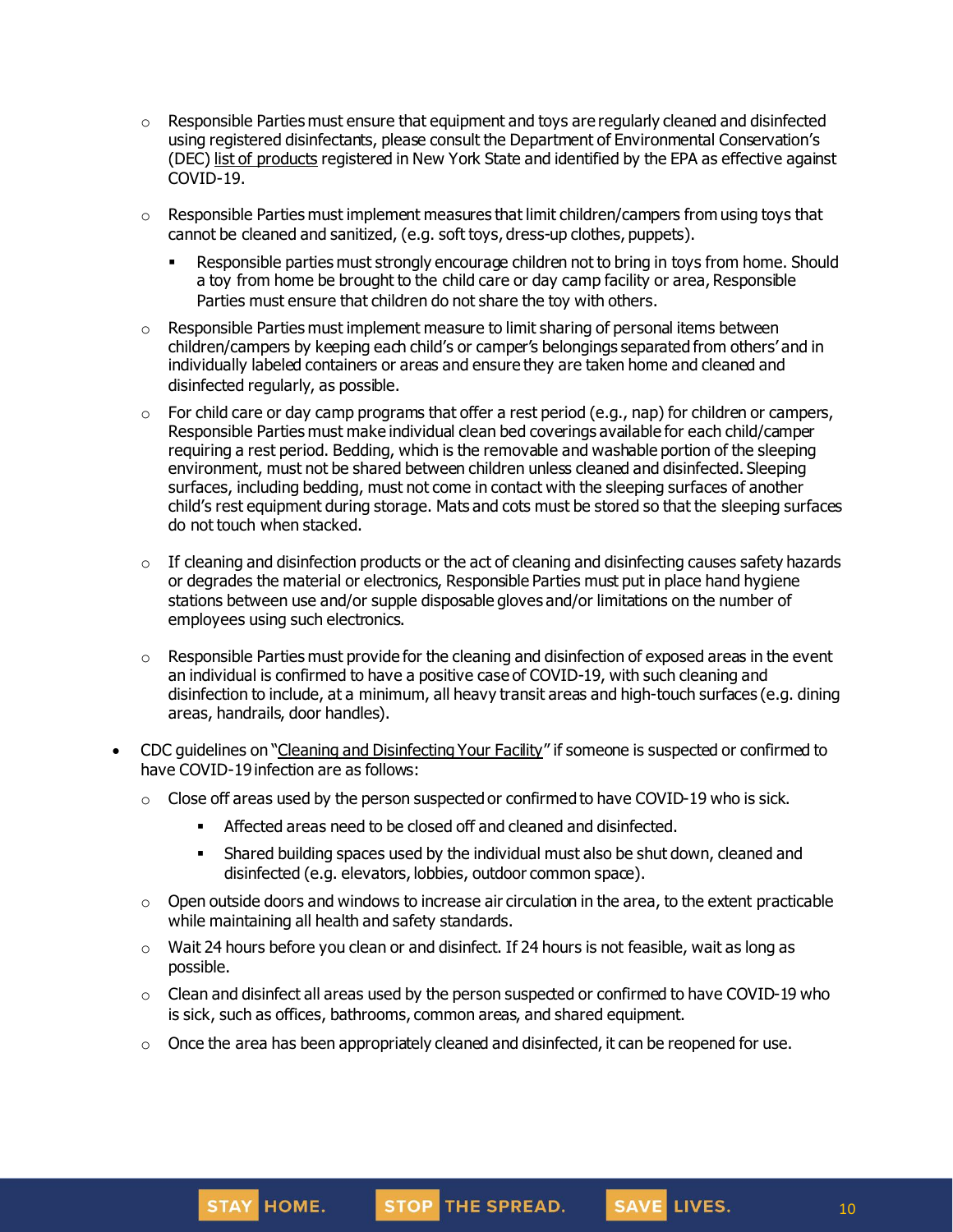- **Employees without close or proximate contact with the person suspected or confirmed to** have COVID-19who is sick can return to the work area immediately after cleaning and disinfection.
- Refer to DOH's "Interim Guidance for Public and Private [Employees](https://coronavirus.health.ny.gov/system/files/documents/2020/06/doh_covid19_publicprivateemployeereturntowork_053120.pdf) Returning to Work Following [COVID-19](https://coronavirus.health.ny.gov/system/files/documents/2020/06/doh_covid19_publicprivateemployeereturntowork_053120.pdf) Infection or Exposure" for information on "close or proximate" contacts.
- $\circ$  If more than seven days have passed since the person who is sick suspected or confirmed to have COVID-19 visited or used the facility, additional cleaning and disinfection is not necessary, but routine cleaning and disinfection should continue.
- Responsible Parties must prohibit shared food and beverages (e.g. buffet style meals) among employees.If the staff eat separately from the children, Responsible Parties should encourage staff to bring lunch from home, and reserve adequate space for employees to observe social distancing while eating meals.

#### **D. Phased Reopening**

- Responsible Parties are encouraged to phase-in reopening activities so as to allow for operational issues to be resolved before production or work activities return to normal levels. Responsible Parties should consider limiting the number of employees' hours, and number of children/campers available to be served when first reopening so as to provide operations with the ability to adjust to the changes.
- Responsible Parties should monitor staff absenteeism and have a roster of trained back-up staff, as practicable.

#### **E. Communications Plan**

- Responsible Parties must affirm that they have reviewed and understand the state-issued industry guidelines, and that they will implement them.
- Responsible Parties must train all employees and staff on the applicable precautions and policies contained within this guidance either remotely or in-person, using appropriate social distancing and requiring face coverings for all participants.
- Responsible Parties should train staff on how to support children's development of good public and individual health behaviors to prevent the spread of COVID-19, including hand hygiene and social distancing.
- Responsible Parties should designate a staff person to be responsible for responding to COVID-19 concerns. Employees and parent/guardians should know who this person is and how to contact them.
- Responsible Parties should develop a communications plan for employees, parents/guardians and children/campers that includes applicable instructions, training, signage, and a consistent means to provide employees with information. Responsible Parties may consider developing webpages, text and email groups, and social media.
- Responsible Parties should encourage individuals to adhere to CDC and DOH guidance regarding the use of PPE, specifically face coverings, through verbal communication and signage, as appropriate.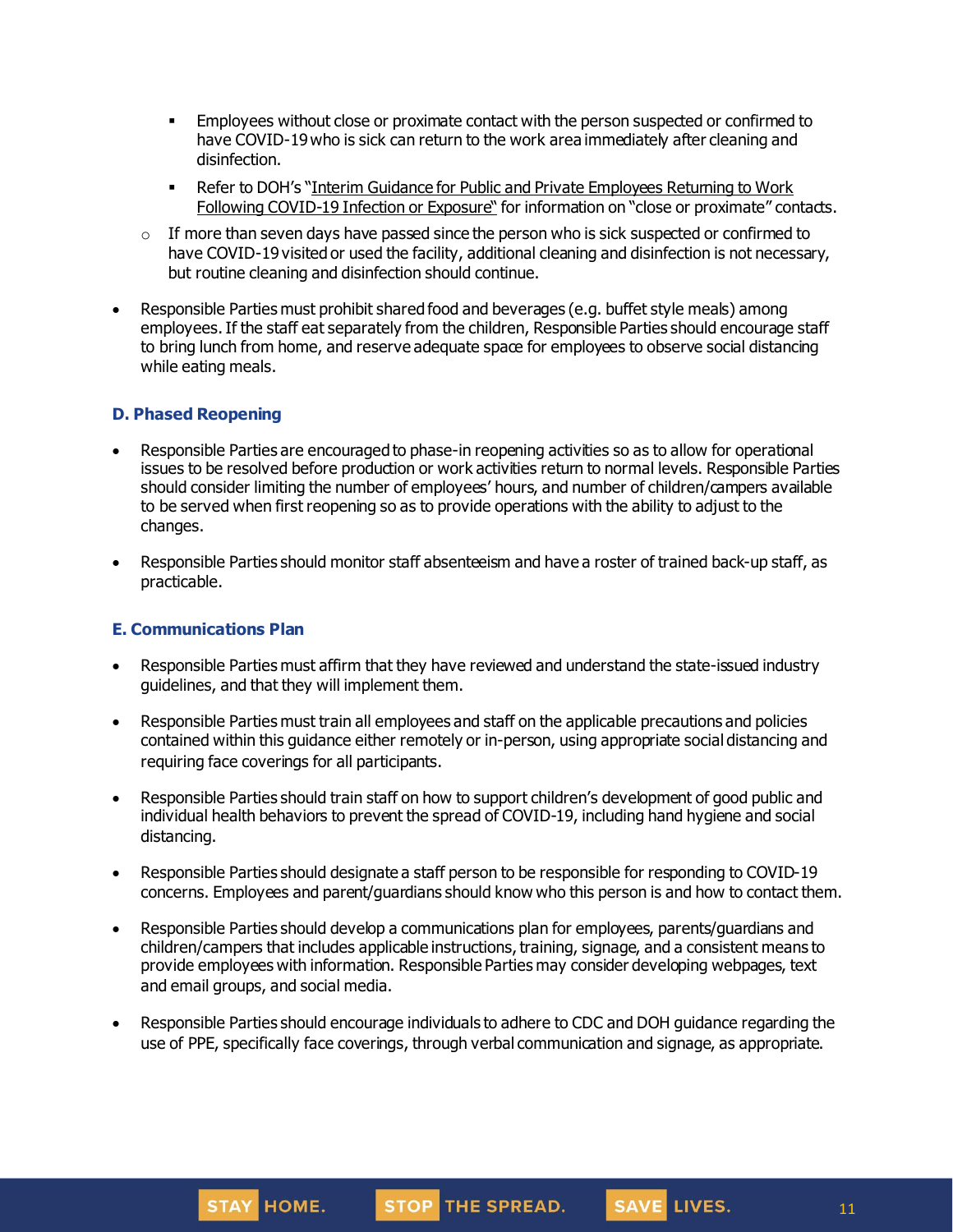• Responsible Parties should post signage inside and outside of the facility to remind individuals to adhere to proper hygiene, social distancing rules, appropriate use of PPE, and cleaning and disinfection protocols.

## **III. PROCESSES**

## **A. Screening and Testing**

- Responsible Parties must instruct staff to stay home if they are sick and remind parents/guardians to keep sick children/campers home.
	- o Staff and parents/guardians should look out for signs and symptoms of COVID-19 in children/campers.
- Responsible Parties must implement mandatory daily health screening practices of their employees and visitors, such as contractors or vendors. Screening is also mandatory for children/campers, either directly or through their parent/guardian.
	- $\circ$  Screening practices may be performed remotely (e.g. by telephone or electronic survey), before the individual reports to the child care or day camp program, to the extent possible; or may be performed on site.
		- For children/campers arriving to a program via bus transportation and for employees who provide supervision on the bus, screening must be completed prior to boarding the bus, where feasible.
	- $\circ$  Screening should be coordinated to prevent individuals from intermingling in close or proximate contact with each other prior to completion of the screening.
	- $\circ$  At a minimum, screening must be completed using a questionnaire that determines whether the individual has:
		- (a) knowingly been in close or proximate contact in the past 14 days with anyone who has tested positive for COVID-19 or who has or had symptoms of COVID-19;
		- (b) tested positive for COVID-19 in the past 14 days; and/or
		- (c) has experienced any symptoms of COVID-19 in the past 14 days.
- Refer to CDC guidance on "Symptoms of [Coronavirus](https://www.cdc.gov/coronavirus/2019-ncov/symptoms-testing/symptoms.html)," for the most up to date information on symptoms associated with COVID-19.
	- $\circ$  Responsible Parties must require employees to make visual inspections of children/campers, throughout the day, for signs of potential COVID-19 illness which could include flushed cheeks, rapid breathing or difficulty breathing (without recent physical activity), fatigue, or extreme fussiness.
- Responsible Parties should require employees and parents/guardians to immediately disclose if and when their responses, or responses of their children/camper, to any of the aforementioned questions changes, such as if they begin to experience symptoms, including during or outside of child care or day camp hours.
- The child care or day camp program must prohibit children, staff, and parents/guardians from entering the site, or boarding the bus to the site, if they are showing symptoms of COVID-19.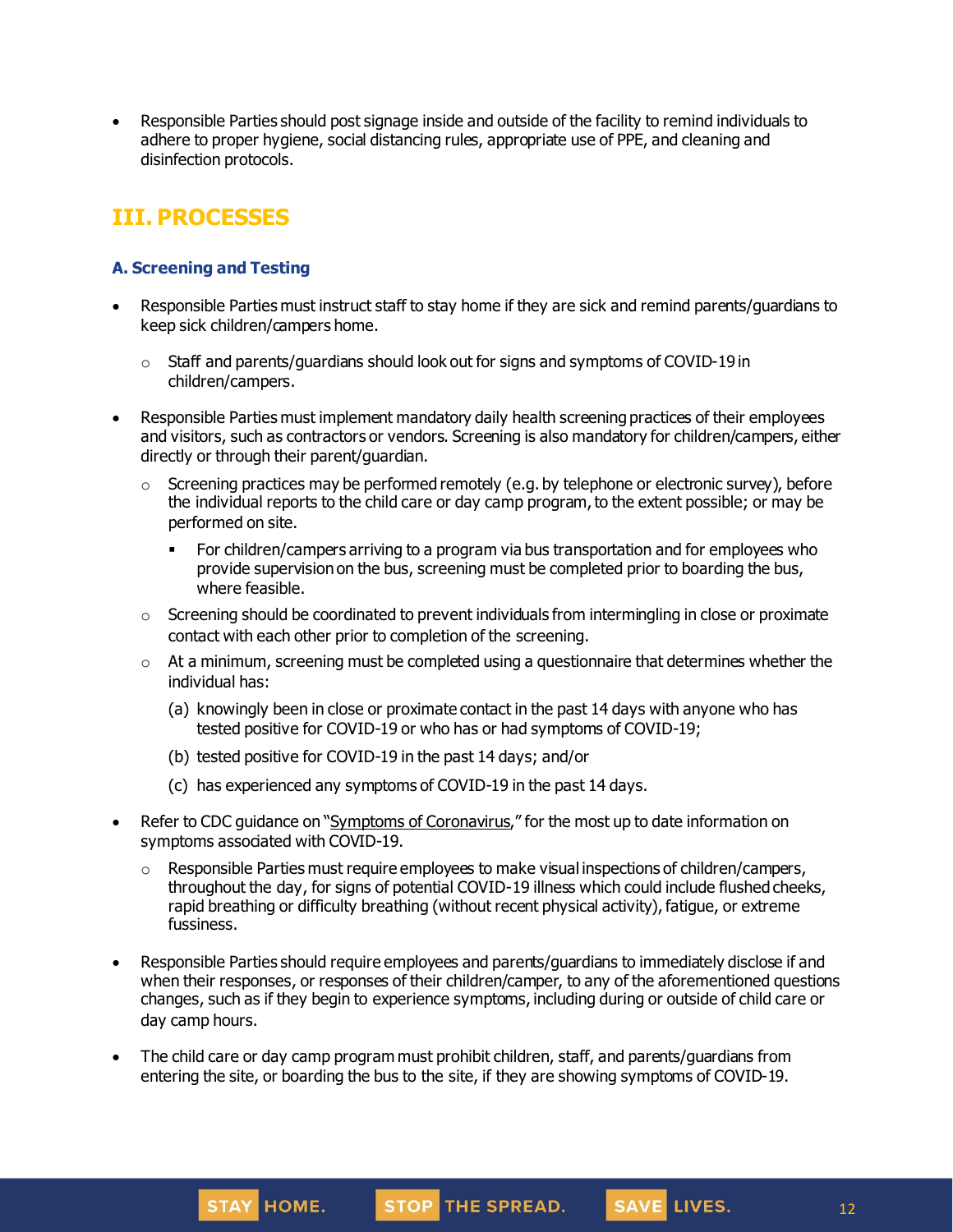- In addition to the screening questionnaire, daily temperature checks may also be conducted per U.S. Equal Employment Opportunity Commission or DOH guidelines. Responsible Parties are prohibited from keeping records of employee health data (e.g. temperature data).
- Responsible Parties must ensure that any personnel performing screening activities, including temperature checks, are appropriately protected from exposure to potentially infectious individuals seeking to enter the site. Personnel performing screening activities should be trained by employeridentified individuals who are familiar with CDC, DOH, and OSHA protocols.
- Screeners should be provided and use PPE, including at a minimum, a face mask, and may include gloves, a gown, and/or a face shield.
- An employee, parent/guardian, or child/camper who screens positive for or exhibits symptoms of COVID-19 should not be allowed to enter the facility or area, and should be sent home with instructions to contact their healthcare provider for assessment and testing. Responsible Parties must immediately notify the state and local health department about the case if test results are positive for COVID-19.
	- $\circ$  Children or campers who are being sent home because of a positive screen (e.g. onset of COVID-19 symptoms) must be immediately separated from other children or campers and supervised until their parent/guardian or emergency contact can retrieve them from the program facility or area.
	- $\circ$  Responsible Parties should provide the employee with information on healthcare and testing resources.
- Responsible Parties should refer to DOH's "Interim Guidance for Public and Private [Employees](https://coronavirus.health.ny.gov/system/files/documents/2020/06/doh_covid19_publicprivateemployeereturntowork_053120.pdf) Returning to Work Following [COVID-19](https://coronavirus.health.ny.gov/system/files/documents/2020/06/doh_covid19_publicprivateemployeereturntowork_053120.pdf) Infection or Exposure" regarding protocols and policies for employees, parents/guardians, or children/campers seeking to return to work or the site after a suspected or confirmed case of COVID-19 or after such person has had close or proximate contact with a person suspected or confirmed with COVID-19.
- Responsible Parties must review all employee and parent/guardian and children responses collected by the screening process on a daily basis and maintain a record of such review. Responsible Parties should designate a central point of contact, which may vary by activity, location, shift or day, responsible for receiving and attesting to having reviewed all employees, parents/guardians' and children questionnaires, with such contact also identified as the party for employees and visitors to inform if they later are experiencing COVID-19-related symptoms, as noted on the questionnaire.
	- $\circ$  Identified point of contact for the site should be prepared to receive notifications of suspected or positive cases and initiate the respective cleaning and disinfection procedures.
- Responsible Parties must designate a site safety monitor whose responsibilities include continuous compliance with all aspects of the site safety plan, for employees.
- To the extent possible, Responsible Parties should maintain a log of every person, including employees, parents/guardians, children, and any essential visitors who may have close or proximate contact with other individuals at the work site or area; excluding deliveries that are performed with appropriate PPE or through contactless means. Log should contain contact information, such that all contacts may be identified, traced and notified in the event an employee, parent/guardian, child or visitor is diagnosed with COVID-19. Responsible Parties must cooperate with state and local health department contact tracing efforts.

**STAY HOME.**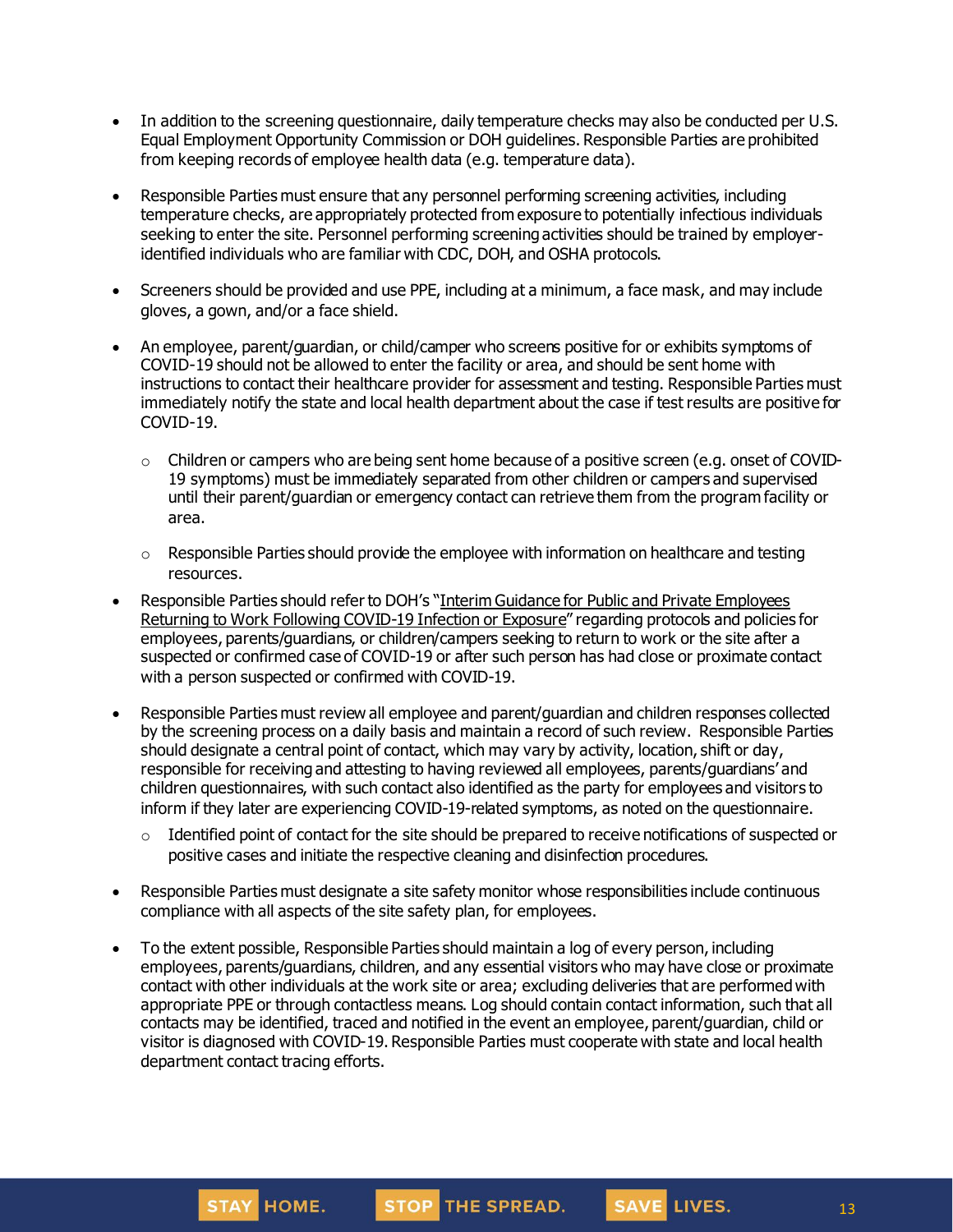- In the event that a parent/guardian of a child/camper in the child care or day camp program must be isolated because they have tested positive for, or exhibited symptoms of, COVID-19, Responsible Parties must advise the parent/guardian that they cannot enter the site for any reason, including picking up their child.
	- $\circ$  If the parent/quardian who is a member of the same household as the child/camper is exhibiting signs of COVID-19 or has been tested and is positive for the virus, Responsible Parties must utilize an alternate parent/guardian or emergency contact authorized by the parent to come pick up the child. As a "close contact," the child/camper must not return to the child care or day camp for the duration of the quarantine.
	- $\circ$  If the parent/guardian who is a member of the same household as the child/camper is being quarantined as a precautionary measure, without symptoms or a positive test, child care or day camp staff should walk out or deliver the child/camper to the parent/guardian at the boundary of, or outside, the premises. As a "contact of a contact," the child/camper may return to the child care or day camp during the duration of the quarantine.
	- $\circ$  If a child/camper or their household member becomes symptomatic for COVID-19 and/or tests positive for COVID-19, the child must quarantine and may not return or attend the child care or day camp program until after quarantine is complete.

#### **B. Tracing and Tracking**

- Responsible Parties must notify the state and local health department immediately upon being informed of any positive COVID-19 test result by an employee or child/camper at their site.
- Responsible Parties must designate a site safety monitor whose responsibilities include continuous compliance with all aspects of the site safety plan.
- In the case of an employees, parent/quardian, or child/camper testing positive, the Responsible Parties must cooperate with the state and local health department as required to trace all contacts in the workplace, and the state and local health department where the site is located must be notified of all individuals who entered the site dating back to 48 hours before the employee, parent/guardian, or child/camper first began experiencing COVID-19 symptoms or tested positive, whichever is earlier. Confidentiality must be maintained as required by federal and state law and regulations.
- State and local health departments may, under their legal authority, implement monitoring and movement restrictions of infected or exposed persons including home isolationor quarantine.
- Individuals who are alerted that they have come into close or proximate contact with a person with COVID-19, and have been alerted via tracing, tracking or other mechanism, are required to selfreport to the child care or day camp owner/operator/manager at the time of alert and shall follow the protocol referenced above.

## **IV. EMPLOYER PLANS**

STAY HOME.

Responsible Parties must conspicuously post completed safety plans on site for employees. The State has made available a business reopening safety plan template to guide business owners and operators in developing plans to protect against the spread of COVID-19.

STOP THE SPREAD.

**Additional safety information, guidelines, and resources are available at:**